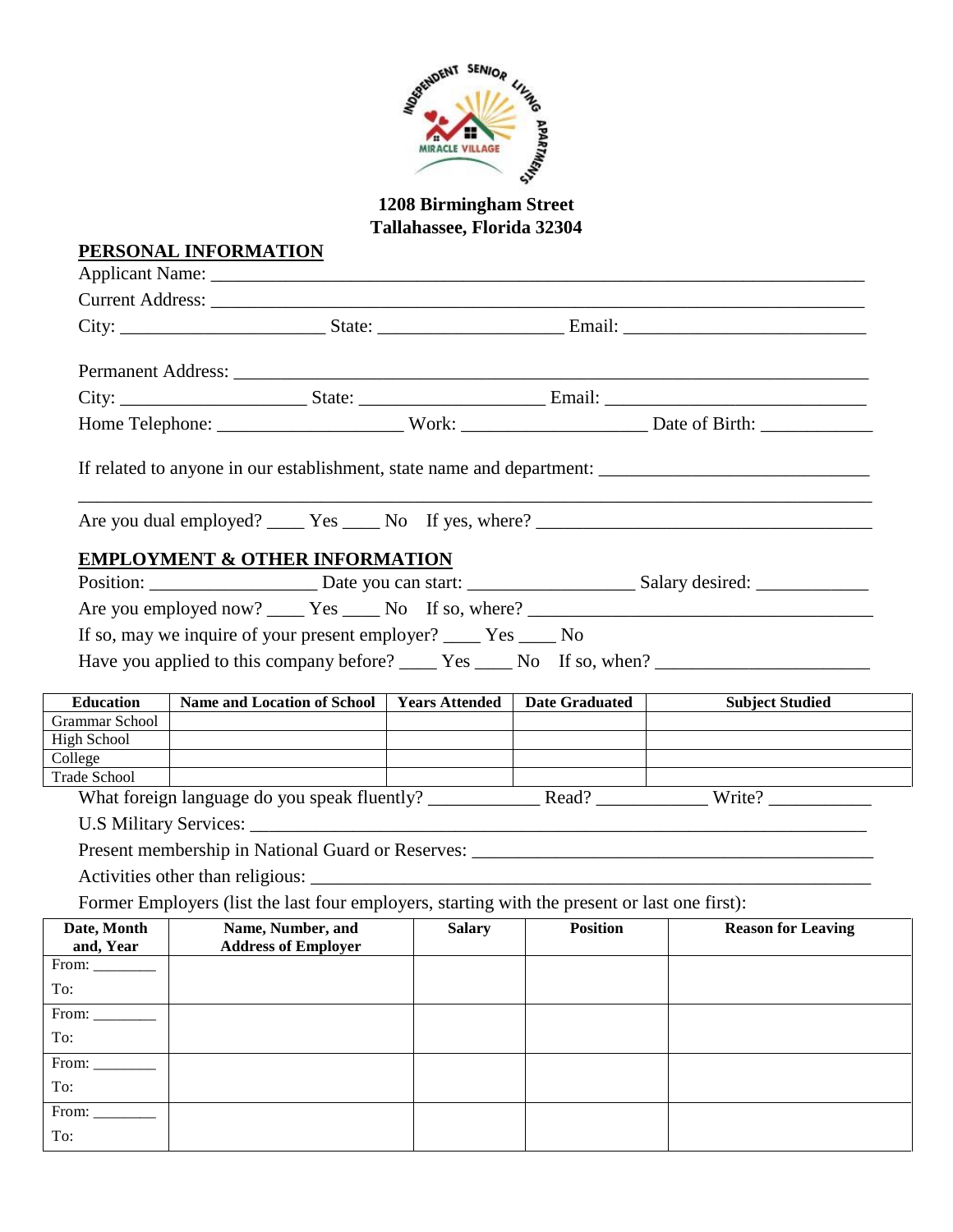#### **REFERENCES**

# Give the name of three (3) persons not related to you whom you have known for at least one (1) year:

I authorize investigation of all statements contained in this application. I understand that misrepresentation or omission of facts is cause for dismissal.

| PERSONNEL USE ONLY |  |  |  |  |
|--------------------|--|--|--|--|
|                    |  |  |  |  |
|                    |  |  |  |  |
|                    |  |  |  |  |
|                    |  |  |  |  |
|                    |  |  |  |  |
|                    |  |  |  |  |
|                    |  |  |  |  |
|                    |  |  |  |  |
|                    |  |  |  |  |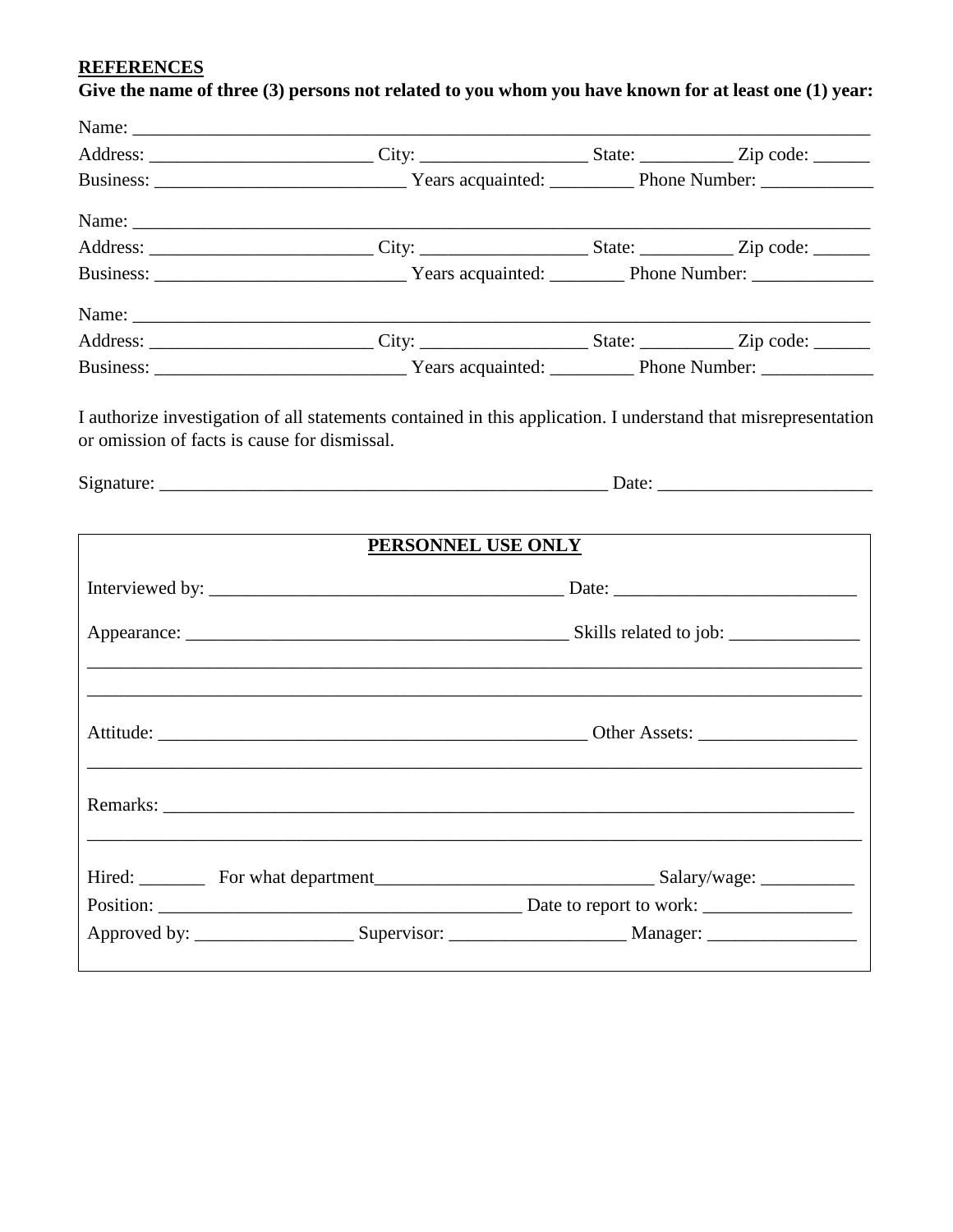

### **1208 Birmingham Street Tallahassee, Florida 32304**

## **NOTICE: TO ALL EMPLOYEE AND JOB APPLICANTS DRUG FREE WORKPLACE**

It is the policy of Miracle Village, Inc. to maintain a Drug Free Workplace in accordance with Section 400, Florida Statutes, Drug -Free Workplaces.

It is a condition of employment for employees to refrain from the inappropriate use of drugs. Miracle Village, Inc. is committed to maintaining a safe work environment and to fostering the health and well- being of our employees. Our commitment is jeopardized when any company employee illegally uses drugs on the JOB, comes to work under the influence, possesses, distributes, or sells drugs in the workplaces.

Miracle Village, Inc. has therefore, decided to implement a Drug Free Workplace Program. Drug abuse is discouraged by Miracle Village. We perform drug testing. If there is a positive confirmed test, you will be denied employment with this company. Employees who choose to engage in drug abuse face the risk of unemployment and the forfeiture of workers'' compensation benefits. Refusal to submit to a drug test will result to ineligibility for employment or in and automatic termination. If an employee is injured at work and refuses to submit to a test for drugs, the employee may also forfeit his/her eligibility for medical and indemnity benefits.

### Use of the word **"DRUG"** at **MIRACLE VILLAGE, INC**. means:

*Alcohol, a distilled spirit; a wine, a malt beverage; an intoxicating liquor; an amphetamine; an opiate; a hallucinogen; a cannabinoid; a synthetic narcotic; a barbiturate; a benzodiazepine; a phencyclidine (PCP); or a metabolite of any of the substances; and methaqualone, a designer drug, and or cocaine.*

We may test an individual for any or all of these substances through job applicant, reasonable suspicion, follow-up drug testing, or post-accident drug testing. MIRACLE VILLAGE, INC. will pay for the cost of all drug tests, initial and confirmation, which we require of our employees and job applicants.

Certain drugs may alter or affect a drug test. Employees and job applicants have the right to confidentially report the use of prescription or non- prescription drugs to a Medical Review Officer (MRO) before and after being tested. You also have the right to consult with the MIRO Laboratory for technical information regarding prescription or non- prescription medication. The name of the MRO is Dr. Len Goff and Dr. Dung Nguyen M.D. at Patients First located at 505 Apple Yard Dr. Tallahassee, Florida 32304. Phone Number (850) 576-8988. You will be given a form, which will list the most common name, as well as by chemical name. A list of such medications developed by the Florida Agency for Health Care Administration is attached to this Notice and can be found in the personnel office.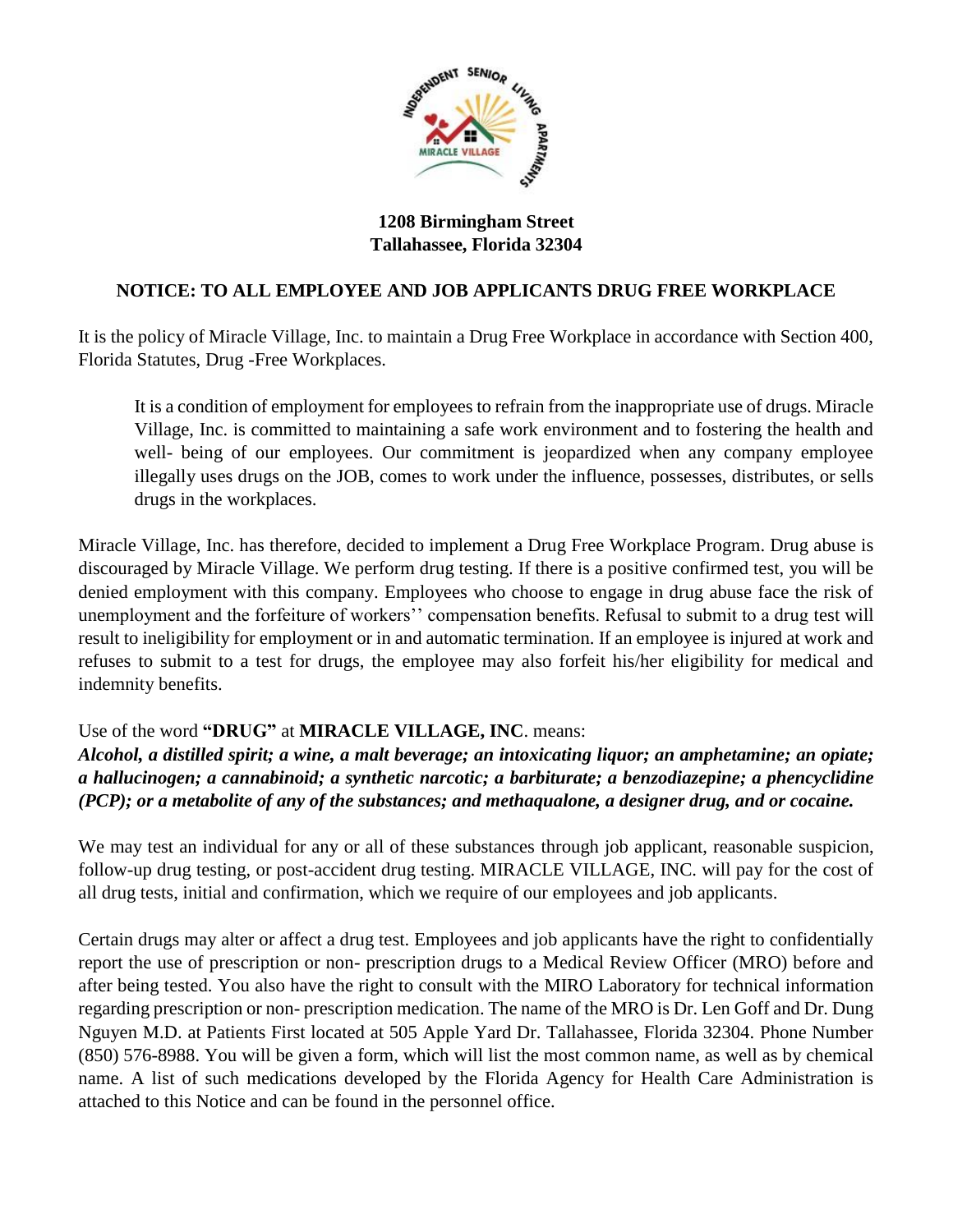An employee or job applicant who receives a positive confirmed drug test result may contest or explain the result to the MRO within five (5) working days after receiving written notification of the test results. If an employee or job applicant's explanation or challenge is unsatisfactory to the MRO, the MRO shall report a positive test result back to the individual. The person may contest the drug test results according to the release adopted by the Florida Department of Labor and Employment Security. If an employee or job applicant undertakes a challenge to the results of a test, it is his/her responsibility to notify the laboratory of any administrative or civil actions. This notifies the laboratory to retain the sample until the case is settled.

Within this community there are employee assistance programs and alcohol and drug rehabilitation programs. We have complied a current resource file of local providers of employee-assistance. These organizations are designed to assist someone face with personal or behavioral problems. The names, addresses, and telephone numbers of these Agencies are located in the personnel office for review.

All information, interviews, reports statement memoranda, and drug test results, written or otherwise, received by MIRACLE VILLAGE, INC. through a drug testing company are confidential communications. A written consent form signed by the employee or job applicant shall only permit release of such information under any other circumstances. An exception to this would be if a hearing officer or a court of competent jurisdiction according to an appeal compels such release or unless deemed appropriate by a professional or occupational licensing board in a related disciplinary proceeding.

This notice and policy will be given to all employees and job applicants. A written notice of drug testing is also included on all company vacancy announcements.

Drug testing for all job applicants will be begin immediately. All active employees may be required to take a drug test as set forth in this notice 60 days from today's date September 8, 1997. A copy of the complete MIRACLE VILLAGE, INC. Drug Free Workplace Program has been permanently posted on the east side bulletin board and the employee's time clock room.

Employee/Job Applicant Signature: \_\_\_\_\_\_\_\_\_\_\_\_\_\_\_\_\_\_\_\_\_\_\_\_\_\_\_\_\_\_\_\_\_\_\_\_\_\_\_\_\_\_\_\_\_\_\_\_\_\_\_\_\_\_\_\_

Date: \_\_\_\_\_\_\_\_\_\_\_\_\_\_\_\_\_\_\_\_\_\_\_\_\_\_\_\_\_\_\_\_\_\_\_\_\_\_\_\_\_\_\_\_\_\_\_